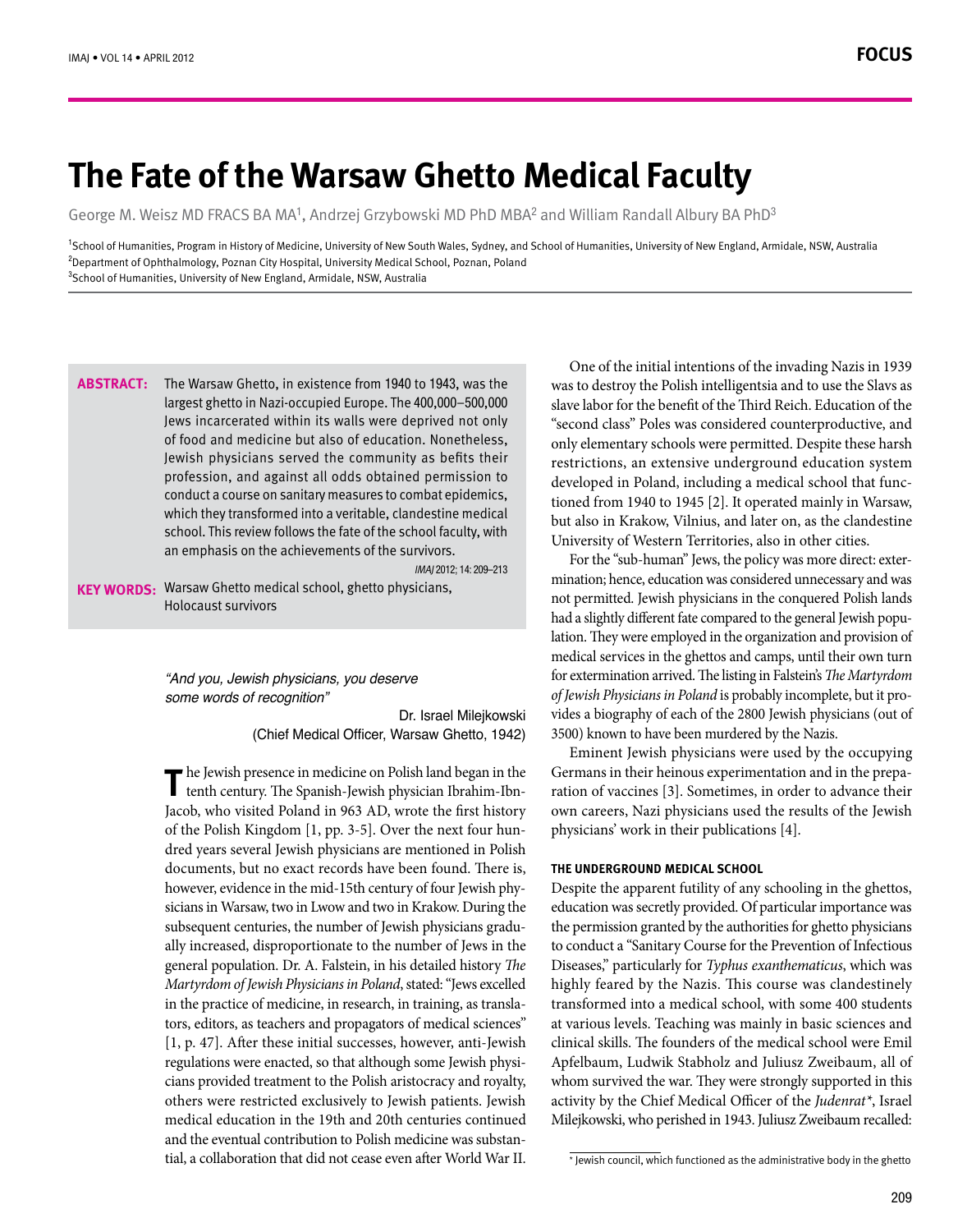"When the date of the opening of the courses was established, there was a strange mood in Leszno Street (hospital), both in the Collegium and on the streets" [5]. The specially adapted lecture hall was filled with students. A positive mood was clearly discerned. Whoever looked at those excited faces had to believe in life, and in the future. "I then understood that I had undertaken something that was simply essential for the lives of these young people" [5].

The establishment of this school (never discovered by the Nazis), its successes, and the students' test results were all recorded. These records were smuggled out to sympathetic Polish colleagues or buried in metal containers, to be excavated after the war. Regrettably, this school was short-lived, lasting only from its founding in February 1941 until the liquidation of the ghetto in July 1942  $[2,5,6]$ .

Charles Roland published information on this heroic enterprise in 1989, which he obtained from interviews with survivors, and then provided more details in 1992 [7,8]. It would be difficult to add much to these descriptions; but now, some 20 years later, a follow-up on the fate of the faculty of the medical school seems desirable

"Why did faculty and students undertake this hazardous and apparently futile exercise?" asks Roland  $[8, p. 251]$ . For tinuation of their studies, and the determination to defy Nazi students, it was the need for intellectual activity and the conbarbarities, such as shooting children in hospital beds. For ish the medical staff of the ghetto, and to stand up against the teachers, it was the desire to escape from reality, to replenouflaged rooms or hospital halls, mostly at night-time, using cruelty of beatings and overwork. Conducted in cold and camlimited laboratory resources (microscopic, histological and serological), sadly with abundant opportunities for anatomic logical, pharmaceutical) on the wards, the school lasted for 15 dissection, and with limited medical supplies (surgical, radioated after the war and went on to practice their profession. months. Very few students survived, but those who did gradu-

Due to the circumstances, the ghetto, a self-contained city, ger and the effects of nutritional deprivation. Between February offered a unique opportunity for research on the results of hunand July 1942, several medical teams studied a syndrome that came to be known as the 'hunger disease'. The research was carried out by 28 academics, previously teachers at various medical schools. The results were compiled and smuggled out to two Polish colleagues, Professors Witold and Tadeusz Orlowski, then buried in a metal container outside the ghetto. The documents were published in 1946 under the title Choroba glodowa (hunger disease), translated first into French and, in 1979, into English [9]. Each chapter in the English edition was analyzed by researchers from the College of Physicians and Surgeons, Columbia University, New York [9].

What was the fate of the faculty of the school? Roland listed a faculty of 25 teachers  $[7,8]$ , to which we add two others who up was difficult because of various spelling variations, different were actively involved as lecturers or administrators. Our followmiddle names, Jewish or non-Jewish first names (Jan or Jonas), or different spellings of last names (Borenstein, Borenstein, ness in our tracing of individuals. The few data still missing are Borenstajn). Nonetheless, we are confident of maximal correctindicated. Tremendous satisfaction came with the discovery of additional survivors among those who were thought to have .perished

#### **FACULTY MEMBERS WHO PERISHED DURING THE WAR**

The faculty members who perished are listed alphabetically in Table 1. The achievements of these valiant physicians need to be remembered

#### **FACULTY MEMBERS WHO SURVIVED THE WAR**

The survivors from the ghetto medical school faculty were scattered around the world: some remained in Poland, some emigrated to North America (USA or Canada) or Israel. These survivors are listed alphabetically [10-12]:

- Emil Apfelbaum, b. 1890, a graduate of Warsaw University Medical School, was appointed physician at the university hospital in charge of infectious diseases. He was well known for his studies on liver diseases and anemia. In the ghetto medical school, he taught about cardiac diseases and he was also involved in the study of the "Pathophysiology of the Circulatory System," a chapter in the book on the hunger disease [9]. He escaped from the ghetto and survived on the Aryan side of Warsaw, changing his German-sounding name to Kowalski. His post-war life was short, as he died, probably from a heart attack, in 1946 [11].
- Henryk Brokman, b.1886, a graduate of the medical schools in Warsaw and Berlin, was a well-known pediatrician before ing topics in the ghetto. He survived the war and became a dren's intestinal infections, which were also his main teachthe war. His numerous studies were on tuberculosis and chilprominent academic in Poland, focusing on serology and immunology, first in the universities at Lodz and Gdansk and finally at Warsaw University. His legacy is his work as a teacher, training a large group of young pediatricians, a role he fulfilled until the end of his life in 1976 [13,14].
- Henryk Fenigstein, b.1913, attended the Warsaw University Medical School. After a stint in the Polish Army, he worked at the Czyste Jewish Hospital in Warsaw as assistant pathologist. During his internment in the ghetto, he taught anatomy and logical anatomy of the hunger disease [9]. He was captured pathology and was a member of the team studying the pathoing Auschwitz. Liberated from Dachau at the end of the war, in 1943 and transferred to six concentration camps, includ-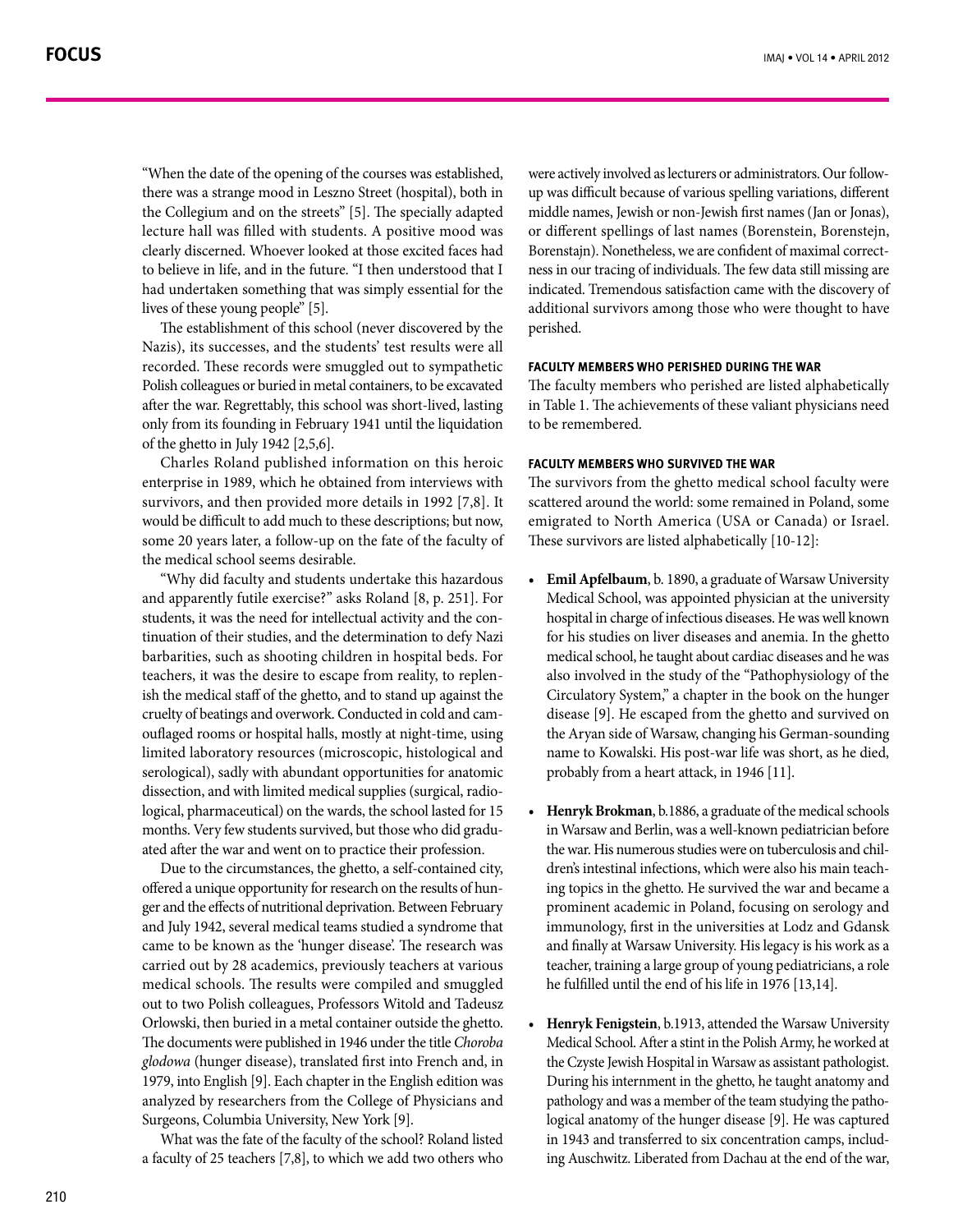| Name, year of birth                            | <b>Field of interest</b>        | Year and place of death                    | Reference                                               |  |  |
|------------------------------------------------|---------------------------------|--------------------------------------------|---------------------------------------------------------|--|--|
| Amzel, Rosa (Roza), 1904                       | Bacteriology, serology          | 1943, Aryan Warsaw                         | Ghetto data [10]<br>[1] p. 306, [12] vol. 2, p. 227     |  |  |
| Borenstajn (Borenstein), Pawel B, date unknown | Biology, parasitology           | 1942, Treblinka                            | Ghetto data [10]                                        |  |  |
| Beiles (Bejles), Isaj, 1901                    | Infectious diseases             | 1942, Treblinka                            | Ghetto data [10]<br>$[1]$ p. 312                        |  |  |
| Centnerszner, Myeczyslaw, 1874                 | Histology of nervous system     | 1944, Aryan Warsaw                         | $[1]$ p. 326, [6] p. 190, [5] p. 818                    |  |  |
| Cunge, Jakub Myeczyslaw, 1908                  | Histology of the nervous system | 1942, Treblinka                            | Ghetto data [10]<br>[12] vol. 2, p. 93-4                |  |  |
| Fejgin, Bronislawa, 1893                       | Infectious diseases, serology   | 1943, Warsaw Ghetto                        | $[1]$ p. 339, $[5]$ p. 182                              |  |  |
| Grosblat (Grojsblat), Mojzesz, 1894            | Infectious diseases             | 1942, Warsaw Ghetto                        | $[1]$ p. 362                                            |  |  |
| Grynberg, Maria, 1903                          | Physiology, chemistry           | 1942, Treblinka                            | Ghetto data [10]<br>$[1]$ p. 364, $[5]$ p. 250          |  |  |
| Jenkiewicz, Lucjan (lan), 1897                 | Hormones, vitamins              | 1942, Warsaw Ghetto                        | $[1]$ p. 377                                            |  |  |
| Karbowski, Mieczysław, 1896                    | Histology of the eye            | 1942, Treblinka                            | $[1]$ p. 363                                            |  |  |
| Kon (Kohn), Mieczyslaw (Moritz), 1884          | Epidemics, social welfare       | 1942, Treblinka                            | $[5]$ p. 236, $[6]$ p. 236                              |  |  |
| Lachs (Laks), Hilary, 1881                     | Physics                         | 1942, Treblinka?                           | Ghetto data [10]                                        |  |  |
| Milejkowski, Israel, 1887                      | Dean of Faculty                 | 1943, Treblinka<br>(or suicide on the way) | Ghetto data [10]<br>$[1]$ p. 419                        |  |  |
| Przedborski, Jan (Jonas) Samuel, 1885          | Pediatrics                      | 1942, Auschwitz                            | Ghetto data [10]<br>$[1]$ p. 437, $[5]$ p. 598          |  |  |
| Stein, Jozeph, 1904                            | Pathology, tumors, TB           | 1943, Treblinka                            | $[1]$ p. 63, $[5]$ p. 791                               |  |  |
| Sterling, Stanislaw (Wladislaw), 1877          | Neuropsychiatry                 | 1943, Aryan Warsaw                         | $[1]$ p. 462                                            |  |  |
| Swieca, Solomon, 1914                          | Surgery, first aid              | 1943, on the way to Majdanek               | Ghetto data [10]<br>$[1]$ p. 364, $[12]$ vol. 3, p. 367 |  |  |
| Senicer, Stanislaw, 1905                       | Surgery                         | 1944, Aryan Warsaw                         | Ghetto data [10]<br>$[1]$ p. 467                        |  |  |
|                                                |                                 |                                            |                                                         |  |  |

**Table 1.** Members of the Medical School Faculty who perished

(Canada) where he practiced as a psychiatrist, a position he held until the end of his life in 1993  $[7, p. 189]$   $[15]$ .

- For found work in Munich. He later in<br>migrated to Toronto (both of whom perished durighter Holocaust), their studies<br>durighter and the summandogy were published in various European journed<br>held until the end of his life i • Ari Leo Heller, b.1917, graduated from the Warsaw University Medical School. He worked together with his mother, Dr. Anna Braude-Heller (who headed the Bersohn and Bauman Children's Hospital, where she perished). During the ghetto period he was involved in research on ily survived on the Aryan side of Warsaw, contrary to the metabolic changes in the hunger disease [9]. He and his famnotification of his death  $[1, p. 368]$ . In the post-war period he initially worked in Lublin. A *Karta Informacyjna* nr. 3530, issued on 12.7.1946, placed him at the University of Wroclaw [Figure 1]. Dr. Heller immigrated to Sweden in 1948, where he became associate professor at the National Bacteriology (Karolinska) Laboratory in Stockholm, a position he held until his death in 2008 [7, p. 818] [16, pp. 19, 180].
- Ludwik Hirszfeld, b.1884, was perhaps the most renowned scientist before the war. Together with his wife Hanna, also a bacteriologist (who survived), and Drs. Amzel and Fejgin

(both of whom perished during the Holocaust), their studies nals. Hirszfeld studied the anthropological characteristics on immunology were published in various European jourof populations with the ABO blood type [17], he worked on the diagnosis of diphtheria [18], and he discovered an additional paratyphoid C (the bacterium Hirszfeldi) [19]. Despite having been baptized, he was interned in the ghetto and became one of the leaders of the underground medical school. His teaching was on infectious diseases. He escaped the ghetto just before it was liquidated, and with his wife hid in a country village on the Aryan side of Warsaw. After the war, he was soon reinstated to his academic posts. He taught in Lublin and later in Wroclaw until the end of his life in 1954 [20].

cine in France but graduated in Warsaw. He became an **•** Henryk Lewenfisz (Wojnarowski), b.1889, studied mediotolaryngologist and, in the ghetto, taught the anatomy and function of the ear. He escaped before liquidation and hid on the Aryan side of Warsaw. After the war he became head of the Department of Ear, Nose and Throat Surgery in Lodz. He developed several instruments (such as the pan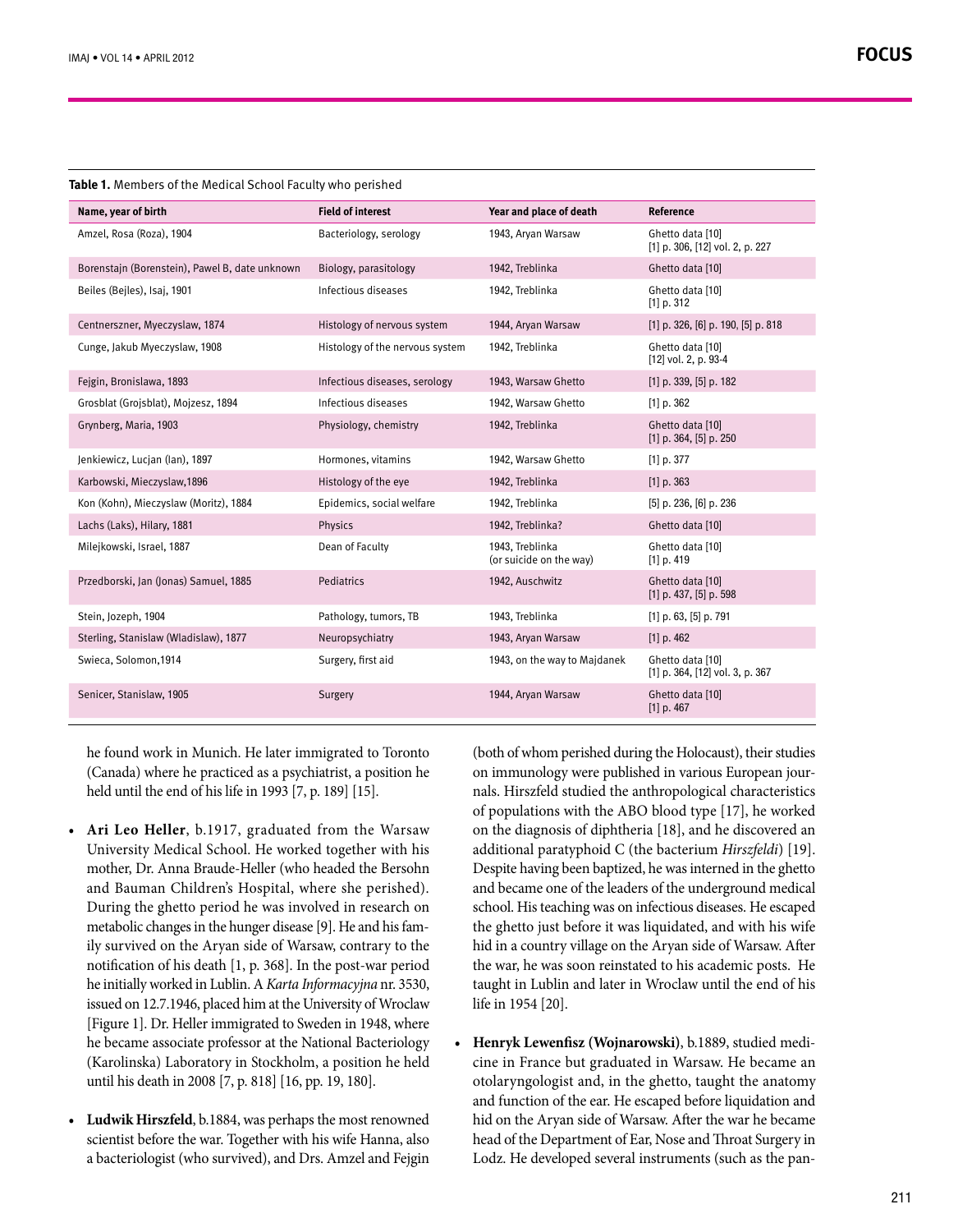**Figure 1.** Identity card of Ari Heller, 1946 ARICO EFITALI LIMI Centralay Romitet Žydėw Polskich - Wydział Ewidencii **KARTA INFORMACYINA** o osobach ocalalych  $251$ Helle 1. Nazwisko, fills nortunek pasi deo  $\bullet$ Indiana Wick (lat olgoto) 27/19 19 Parodromy(a) w Wasse awie Bodzice deopolo" rauo  $\ddot{a}$  $H_{22}$ 5. Adres a) LIX.39 b) późniejsze w roctair c) astatní gnany 6. Zawód  $7.$ Osoby o tym samym nazwisku, które przebywały w Polsce 1.IX.1939 i ocalały **NAZWISKO** IMIE Ew, pearl Podnia worthuika Podpia info  $EM/M.S$ Drux. St. Winierski, Tergowa 3

Figure 2. Lecturer certificate of Ludwik Stabholz, Warsaw Ghetto, 1941

| 1.4gc 2011 12:56                      | shilled We                                                                         |                                    | At. 1725                          |  |
|---------------------------------------|------------------------------------------------------------------------------------|------------------------------------|-----------------------------------|--|
| Bierownictwo Kursu Przyspossbiew      |                                                                                    |                                    | Es wird hiermit bescheinigt, dass |  |
| nia Sanitarnego do Walki z Epidemiaw. |                                                                                    |                                    | dr.L. SZTABHOLC                   |  |
| mi zadwiadcza, że                     |                                                                                    |                                    |                                   |  |
|                                       |                                                                                    |                                    | im Kurs der Saniteren-Ausbildung  |  |
| p.dr.L.Sstabholc                      |                                                                                    | in der Bekämpfung der Seuchekrunks |                                   |  |
| Anst wykladoweg Kursu.                |                                                                                    | heiten als Vortragender tätig ist. |                                   |  |
|                                       | Kierownik Kursu                                                                    |                                    | Die Leitung                       |  |
| Warsssen, dn. 10.XI. IO4Ir.           |                                                                                    | do walki z upodemiami              | Warschau, den IO.XI               |  |
|                                       | Course for Sanitarian Training in Infectious Diseases                              | Department of Health<br>Warsaw     |                                   |  |
| This is to confirm that               |                                                                                    |                                    |                                   |  |
| Dr.L. Sztabholc                       |                                                                                    |                                    |                                   |  |
| <b>Infectious Diseases</b>            | Is active as a lecturer in the course for Sanitarian Training in the fight Against |                                    |                                   |  |
| The management                        |                                                                                    |                                    |                                   |  |

endoscope), a new approach to otitis in infancy, and a new surgical technique of fenestration and mastoidectomy. His clinical description of "foreign bodies in the bronchial tree" established this condition as the "Lewenfisz syndrome." He became the editor of the Polish Journal of Otolaryngology, a position he held until his death in 1956 [21,22].

- Henryk Makower, b.1904, graduated from Jaggielonian University, Krakow, and practiced internal medicine in Lodz. During the ghetto period, he was head of Infectious Diseases in the children's hospital. In the underground medical school he taught the effects of hormones and vitamins to students in their clinical years. He escaped and side. After the war he was an academic at the University survived on the Aryan side of Warsaw and in the countryof Wroclaw and Director of Virology at the Academy of Sciences, holding both positions until he died in 1964 [23].
- Ludwik Stabholz, b.1911, graduated from the Warsaw University Medical School. He served briefly in the Polish Army, but soon after worked in the Czyste Jewish Hospital as a surgeon. Once interned in the ghetto, he introduced the idea of underground teaching, suggested by his Polish teacher Dr. Eduard Loth, and soon transformed it into a veritable medical school [Figure 2]. He taught anatomy until he was rescued by Loth and hidden on the Aryan side of Warsaw. After the war he served as an army surgeon, and while in Gdansk worked in the rehabilitation of war victims. He immigrated to Israel in 1950. There, he practiced as a surgeon and soon became Chairman of the Clinic for the Treatment of Spinal Disorders in Tel Aviv. Gradually, he began to concentrate on the development of non-surgical treatments for back problems. An Institute bearing his name was established in Tel Aviv in 1985 and later on also in Netanya. His main achievement was his invention of a brace, Vertetrac™, serving also as a portable traction device<br>(manufactured by Meditrac), applied in the management of spinal disorders (disks, scoliosis, etc.). His textbook Low Back Disorders was first published in the United States in tions and conferences [24,25]. He remained a clinician until 1992. The brace/traction device became the topic of exhibian advanced age, and continued his work as a writer and teacher until his death in 2007.
- Juliusz Zweibaum, b. 1887, studied medicine in Bologna, Modena and Warsaw. He taught anatomy and embryology and was the author of numerous publications before the war. In 1925 he obtained a higher postgraduate medical degree, and in 1926 he introduced the first cell cultures in Poland. Once in the ghetto, he was one of the promoters of ogy. He survived by crossing to the Aryan side of Warsaw. the medical school, teaching his specialty as well as histol-